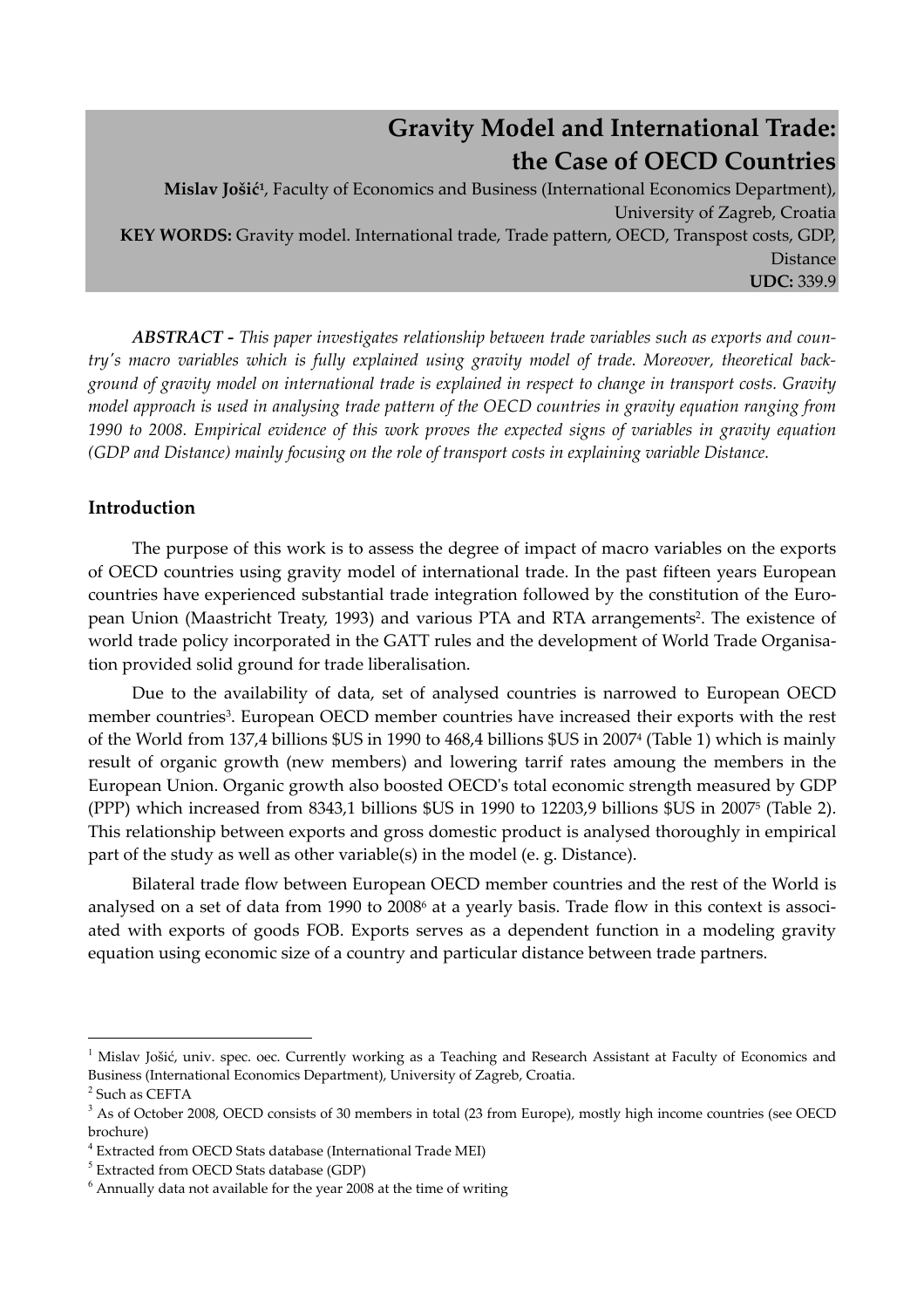#### **Theoretical framework**

In order to determine the pattern of international trade it is wise to remember contribution of theories that precedeed the development of gravity model. Classical theory of comparative advantages defined by David Ricardo (1817) was a milestone in researching how trade can be mutually beneficial for all trade partners due to the labour costs and difference in labour productivity. Introduction of Heckscher-Ohlin trade theory (1919) based on relative factor abundance and difference in relative factor prices has opened long-lasting academic debate about all causes and effects of trade. Refined version of Heckscher-Ohlin theory was made with FPE theorem (Samuelson, 1948, 1949), Heckscher-Ohlin-Vanek theorem and some empirical testing that were mostly rejecting idea of real existence of HO theory, notably Leontief for USA (1954) and Horvat (1968) for Yugoslav countries. Conclusions that arise from Heckscher-Ohlin theory of international trade will remain very important in the analysis of changes in output prices due to changes in transport costs.

The first formulation of gravity model based on Newton's Law of universal gravitation was made by Tinbergen (1962). Analogy with physics served perfectly as a logical explanation of trade flow between countries. Other authors like Armington (1969), Anderson (1979), Bergstrand (1985), Helpman and Krugman (1985) and Brun et. al. (2005) also gave their contribution to the extension of the model which will be discussed later on. Significant findings in the same area but for South-East Europe were presented by Vujčić and Šošić (2004) with special stress on trade potential of Croatia.

There are two major variables explaining bilateral trade flow between trade partners: economic strength of a country (variable GDP), and geographical proximity (variable Distance).

The functional form of the gravity model is given in Equation 1:

$$
E_{ij} = A \cdot GDP_i^{\beta_1} \cdot GDP_j^{\beta_2} \cdot D_{ij}^{\beta_3} \qquad (1)
$$

where  $E =$  exports from country i to country j  $A = constant$ GDP = gross domestic product D = distance

Better understanding of the gravity equation in terms of elasticity is achieved using loglinear structure (logarithmic values<sup>7</sup> of all variables) in Equation 2:

$$
\log E_{ij} = \alpha_{ij} + \beta_1 \log GDP_i + \beta_2 \log GDP_j + \beta_3 \log D_{ij} \tag{2}
$$

Where  $\beta_1$ ,  $\beta_2$  and  $\beta_3$  parameters are interpreted as coefficients of elasticity of exports in respect to changes in independent variables (GDP and distance). This change of dependent variable is not in absolute terms, it is rather relative change due to interpretation of log structure and percentage changes that persist in  $\beta_i$  coefficients.

 $7$  Natural logarithm used for the log values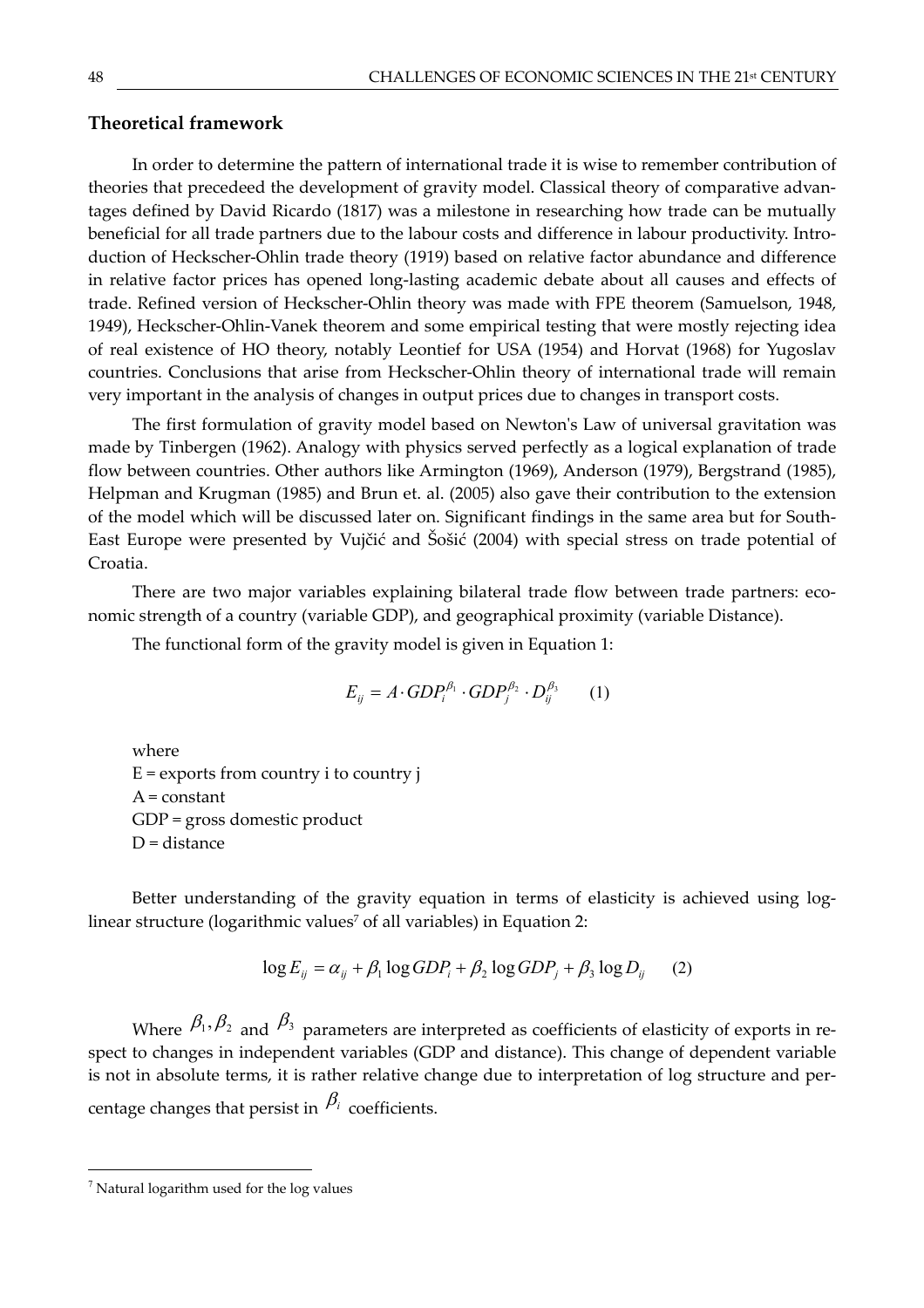Most often trade flow is calculated as arithmetic mean of exports and imports, but in this work dependent variable will be solely exports in order to emphasize the role of exports for analysed countries.

Equation 2 can also be extended using other variables that could possibly measure economic strength of a country better, such as Population (POP), *GDP per capita* (GDP/POP) or combination of all mentioned. Furthermore, the extended gravity equation can also be writen in the following form:

$$
\log E_{ij} = \alpha_{ij} + \beta_1 \log GDP_i + \beta_2 \log GDP_j + \beta_3 \log POP_i + \beta_4 \log POP_j + + \beta_5 \log \left( \frac GDP_i}{POP_i} \right) + \beta_6 \log \left( \frac GDP_j}{POP_j} \right) + \beta_7 \log D_{ij}
$$
(3)

The idea of this paper is to test expected signs of  $\beta_1$  and  $\beta_2$  coefficients on GDP variables from Equation 2 using regression analysis which should comply with the signs from Table 3:

|  |  | Table 3. Expected signs of $\beta_i$ coefficients |
|--|--|---------------------------------------------------|
|  |  |                                                   |

| Expected sign of $\beta_i$ |
|----------------------------|
|                            |
|                            |

Positive signs in Table 3 arise from the positive impact of higher income on imports of countryʹs trade partner under constant marginal propensity to import. Greatest breakthrough in explaining GDP variable in gravity model was made by Armington (1968) and later on Bergstrand (1985). Their contribution involves introduction of price changes in form of GDP deflator and real exchange rates. Some recent findings by Bussière, Fidrmuc and Schnatz (2008) include FDI flows as an additional variable in the analysis. Results have shown positive sign for FDI but with lower elasticity (see Bussière et. al., 2005).

An impact of geographical proximity on trade is negative, and suggests that distance affects

$$
\frac{\partial E_{ij}}{\partial D_{ij}} < 0
$$
\ntrade in the opposite way (  $\frac{\partial E_{ij}}{\partial D_{ij}} < 0$  ) due to transport costs. Hence, the expected sign of parameter  $\beta_3$  for variable Distance is negative ( $\beta_3 < 0$ ).

How to measure distance is a key question in setting gravity model properly. One way is to use great circle8 distance between capital cities of trade partners (country *i* and country *j*). The other way is to use auxiliary variables that represent changes in prices that occur in process of trade between countries *i* and *j*. These can be measured either using real exchange rate or the price of oil. The latter is chosen as a suitable representative of transport costs in empirical part of the study. Due to the mentioned transport costs<sup>9</sup> it is impossible to hold Heckscher-Ohlin's assumption that international trade will equalize prices of all tradeable goods in countries that participate in trade. Transport costs inhibit trade and discriminate prices in both trade partners as well.

 $\overline{a}$ 

<sup>&</sup>lt;sup>8</sup> Using haversine formula from spherical trigonometry

<sup>9</sup> Also known as *border effects*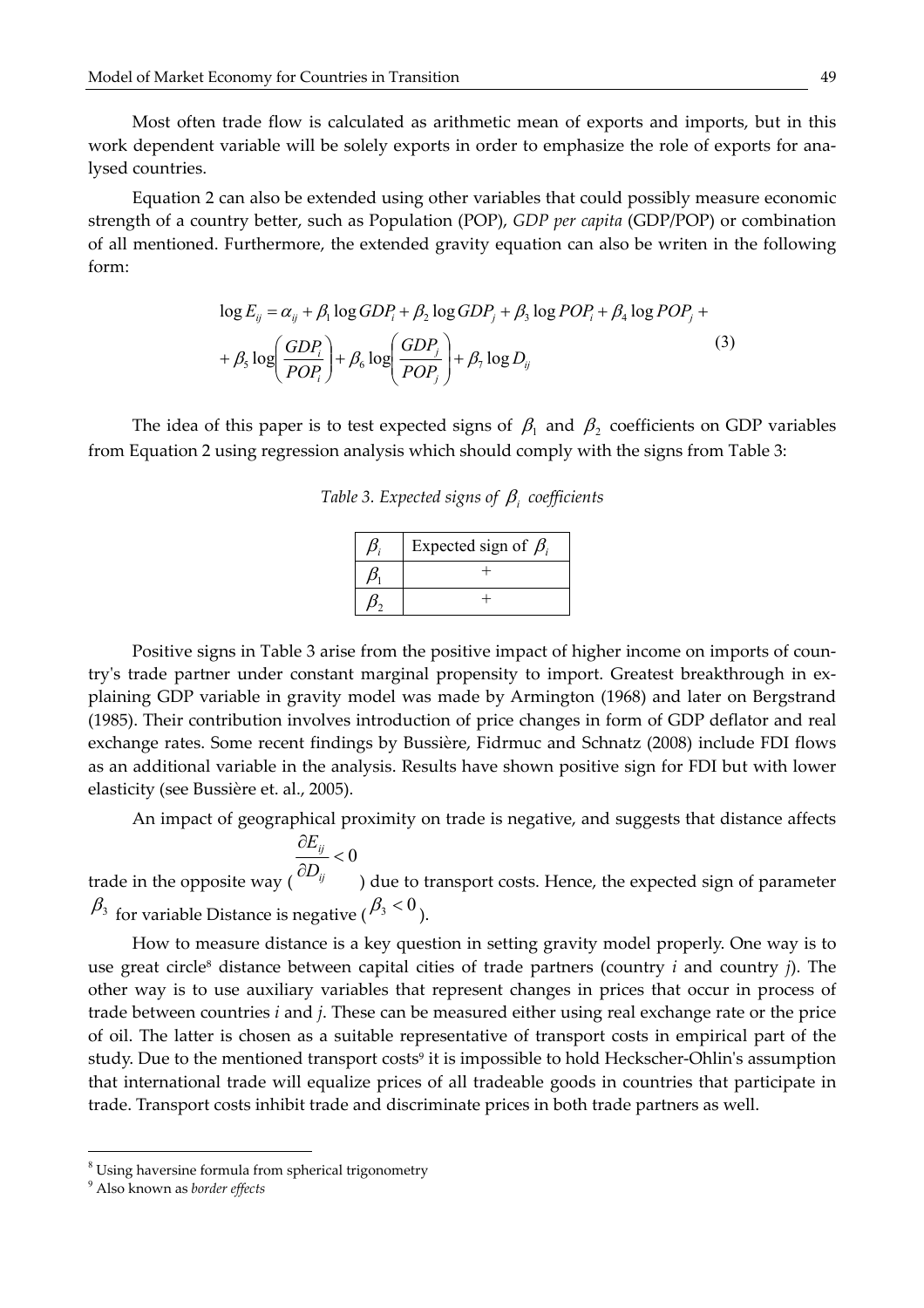Parameter  $\alpha_{ij}$  accounts for all other unobservable variables that are not explained directly through gravity equation and includes cultural, historical, political and language differences among countries.

#### **Empirical results**

The goal of empirical part of this paper is to implement linear regression analysis on a set of data for 23 European OECD countries in a time period between year 1990 and 2007. Dependent variable (response variable) in a model is "Exports" for OECD countries (EOECD) and independent variables (explanatory variables) are as follows: *"GDP OECD" (GDPOECD), "GDP World"* (GDPW) and variable "*Distance"* (D). Data for GDPs of trade partners are given in Appendix (see Table 2 and 4). Variable Distance uses OECDʹs crude oil import prices, CIF (US\$ per barrel) – see Appendix (Table 5). All data are available annually, except for year 2008 which is excluded from an analysis.

Regression equation<sup>10</sup> with three predictors in log-linear form is given in Equation 4:

$$
\log EOECD = \alpha_{OECD,W} + \beta_1 \log GDPOECD + \beta_2 \log GDPW + \beta_3 \log D_{OECD,W} \quad (4)
$$

Logarithmic values of all (dependent and independent) variables with 5 decimal points precision are given in Table 6 and serve as input for computer support in regression calculation:

|      | <b>LGEOECD</b> | <b>LGGDPOECD</b> | <b>LGGDPW</b> | <b>LGD</b> |
|------|----------------|------------------|---------------|------------|
|      |                |                  |               |            |
| 1990 | 4,92304        | 9,02919          | 9,99320       | 3,10433    |
| 1991 | 4,92122        | 9,04707          | 10,04170      | 2,95954    |
| 1992 | 4,97632        | 9,06111          | 10,10780      | 2,91497    |
| 1993 | 4,91456        | 9,06281          | 10,12288      | 2,79728    |
| 1994 | 5,05099        | 9,08627          | 10,19333      | 2,74962    |
| 1995 | 5,25282        | 9,11368          | 10,29780      | 2,84501    |
| 1996 | 5,30164        | 9,13435          | 10,31869      | 3,02071    |
| 1997 | 5,29110        | 9,16398          | 10,31539      | 2,95047    |
| 1998 | 5,32554        | 9,19298          | 10,30737      | 2,53244    |
| 1999 | 5,32706        | 9,21850          | 10,34257      | 2,84912    |
| 2000 | 5,37509        | 9,25807          | 10,37190      | 3,33200    |
| 2001 | 5,38477        | 9,27321          | 10,36470      | 3,15966    |
| 2002 | 5,44708        | 9,28734          | 10,40326      | 3,18335    |
| 2003 | 5,62362        | 9,30080          | 10,51930      | 3,34648    |
| 2004 | 5,79610        | 9,32856          | 10,63903      | 3,59315    |
| 2005 | 5,87788        | 9,35059          | 10,71561      | 3,92461    |
| 2006 | 6,00341        | 9,38175          | 10,79193      | 4,12319    |
| 2007 | 6,14931        | 9,40951          | 10,90315      | 4,23715    |

*Table 6. Log values of all variables in regression analysis* 

 *Source: World Bank, OECD Stats Database, authorʹs calculation* 

Link between response variable and explanatory variables is shown in Table 7 using coefficients of linear correlation:

<sup>&</sup>lt;sup>10</sup> Single country gravity model used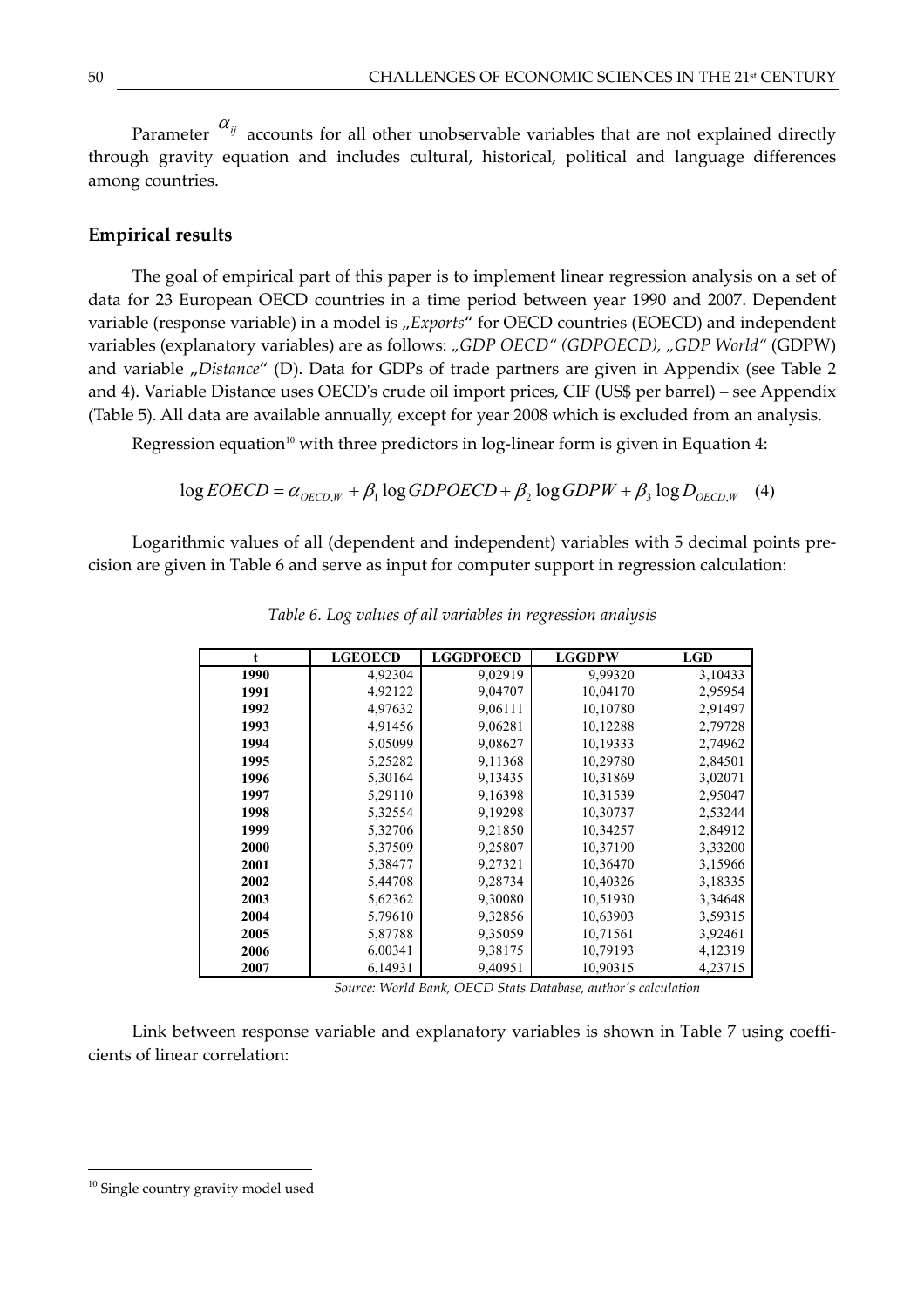|                  | <b>LGEOECD</b> | <b>LGGDPOECD</b> | <b>LGGDPW</b> | LGD      |
|------------------|----------------|------------------|---------------|----------|
| <b>LGEOECD</b>   | 1.000000       | 0.958464         | 0.993864      | 0,866439 |
| <b>LGGDPOECD</b> | 0.958464       | 1,000000         | 0.951261      | 0,801894 |
| <b>LGGDPW</b>    | 0.993864       | 0.951261         | 1,000000      | 0,856881 |
| LGD.             | 0,866439       | 0.801894         | 0,856881      | 1.000000 |
|                  | $\sim$         | .                |               |          |

*Table 7. Correlation matrix* 

*Source: Authorʹs calculation* 

From Table 7 it is clear there is a high positive linear correlation between Worldʹs GDP and OECD's exports of goods ( $\rho_{\text{LGGDPW},\text{LGEOECD}} = 0.993864$ ). Demand for OECD's export products is almost perfectly correlated with the changes in Worldʹs GDP which arises from the similarity of trade structures of both trading partners according to Linderʹs (1967) hypothesis of international trade.

Results of regression analysis based on Equation 4 is presented in Table 8:

| Dependent Variable: LGEOECD            |             |                                |             |             |  |  |  |  |  |  |
|----------------------------------------|-------------|--------------------------------|-------------|-------------|--|--|--|--|--|--|
| Method: Least Squares                  |             |                                |             |             |  |  |  |  |  |  |
| Sample: 1990 2007                      |             |                                |             |             |  |  |  |  |  |  |
| Included observations: 18              |             |                                |             |             |  |  |  |  |  |  |
| Variable                               | Coefficient | Std. Error                     | t-Statistic | Prob.       |  |  |  |  |  |  |
| $\subset$                              | $-11.14337$ | 1.278928                       | $-8.713061$ | 0.0000      |  |  |  |  |  |  |
| LGGDPOECD                              | 0.444644    | 0.256987                       | 1.730223    | 0.1056      |  |  |  |  |  |  |
| <b>LGGDPW</b>                          | 1.183458    | 0.144348                       | 8.198642    | 0.0000      |  |  |  |  |  |  |
| LGD                                    | 0.049191    | 0.039375                       | 1.249307    | 0.2320      |  |  |  |  |  |  |
| R-squared                              |             | 0.990601 Mean dependent var    |             | 5.385642    |  |  |  |  |  |  |
| Adjusted R-squared                     |             | 0.988588 S.D. dependent var    |             | 0.376355    |  |  |  |  |  |  |
| S.E. of regression                     |             | 0.040206 Akaike info criterion |             | -3.396487   |  |  |  |  |  |  |
| Sum squared resid                      |             | 0.022631 Schwarz criterion     |             | $-3.198626$ |  |  |  |  |  |  |
| Log likelihood<br>34.56838 F-statistic |             |                                |             |             |  |  |  |  |  |  |
| Durbin-Watson stat                     |             | 1.169291 Prob(F-statistic)     |             | 0.000000    |  |  |  |  |  |  |
|                                        |             | Source: Author's calculation   |             |             |  |  |  |  |  |  |

|  |  |  | Table 8. Regression analysis on LGEOECD variable |  |
|--|--|--|--------------------------------------------------|--|
|--|--|--|--------------------------------------------------|--|

*Source: Authorʹs calculation* 

Popularity of gravity model in explaining trade pattern is justified due to high R-squared (0,990601) which expresses goodness of fit between observed and predicted values.

Test statistics shows that only variable LGGDPW is significant in explaining variable LGEOECD under 5% significance level (N=18) on individual basis<sup>11</sup>. The same result can be shown using p-values. This is consistent with the fact that Worldʹs demand (measured by GDP) for

$$
\frac{\partial E_{OECD}}{\partial GDP_W} > 0
$$

OECDʹs goods is positively correlated, i.e.

Group test (F statistics) shows the following results: with k=3 and N=18 critical value for F test with  $\alpha = 0.05$  equals F(3,14)=3,34. Empirical value from Table 8 (F-statistics=491,8663) is

 $\overline{a}$ 

<sup>&</sup>lt;sup>11</sup> Critical value in t-test is  $t_{0.025} = 2,101$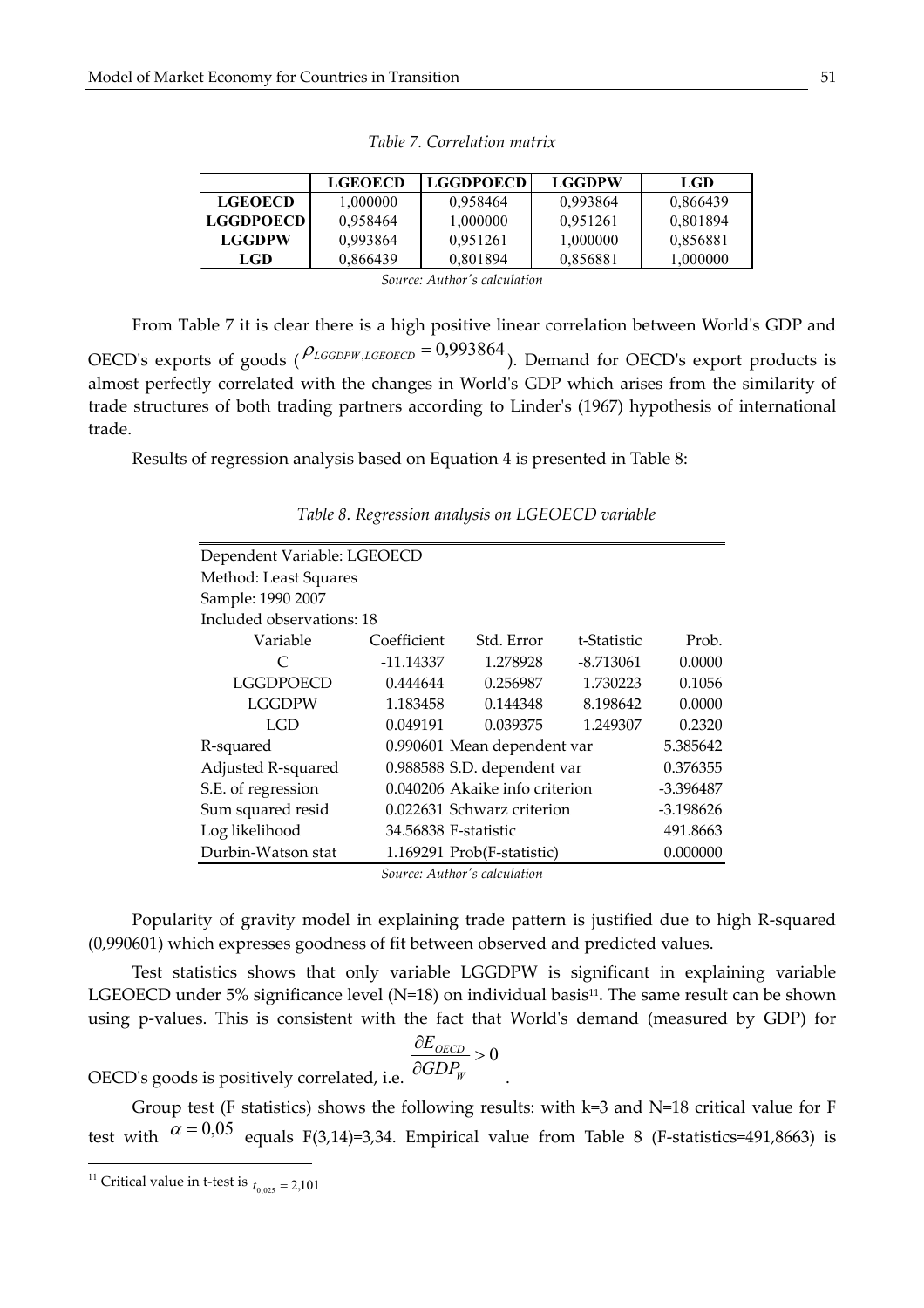higher than critical value (491,8663>3,34) which leads to conclusion that at least one variable is significant in explaining dependent variable LGEOECD in the model under  $\alpha = 0.05$  significance level.

All expected signs from Table 3 ( $\beta_1$  and  $\beta_2$ ) are proven in regression output and, once again, it can be said that a rise in economic strength measured by GDP increases trade<sup>12</sup> between countries that participate in it.

Interpretation of  $\beta_i$  coefficients in log-linear form is in terms of elasticity due to log values used. Variable "Distance" doesn't conform with gravity model expectations and parameter's negative sign. This can be explained using real variables, in this case oil prices, instead of physical distance.  $\beta_3$  coefficient interpreted as percentage change of OECD's exports in respect to changes in distance is closer to zero and doesn't affect trade significantly.

### **Conclusion**

An importance of gravity model is undisputed in every serious analysis of international trade flows. The goal of this paper was to seek and find relationship between countryʹs exports and economic power of its trading partners as well as distance. For this purpose dependent variable was presented through OECDʹs exports in time period between 1990 and 2007. Predicted variables for economic strength were presented with GDP (PPP) and distance was analysed through the changes in import prices of oil in OECD countries.

Expected parameters defined in theoretical gravity model assumed positive correlation between economic strength and exports of trading partners. This assumption was empirically tested and proven using t-test and F-test with positive signs of regression parameters assigned to GDP variables. Demand for OECDʹs export products is almost perfectly correlated with the changes in World's GDP which arises from the similarity of trade structures of both trading partners according to Linderʹs hypothesis of international trade. Low inelasticity of exports in respect to changes in transport costs (oil prices) was achieved according to regression output. Variable "Distance" didn't give expected parameter's value (negative) although its regression coefficient was close to zero.

Results of an empirical test conducted on a set of data for European OECD countries show that gravity model serves as a good explanation for trade flows and patterns of international trade.

<sup>&</sup>lt;sup>12</sup> Defined as exports of one country to another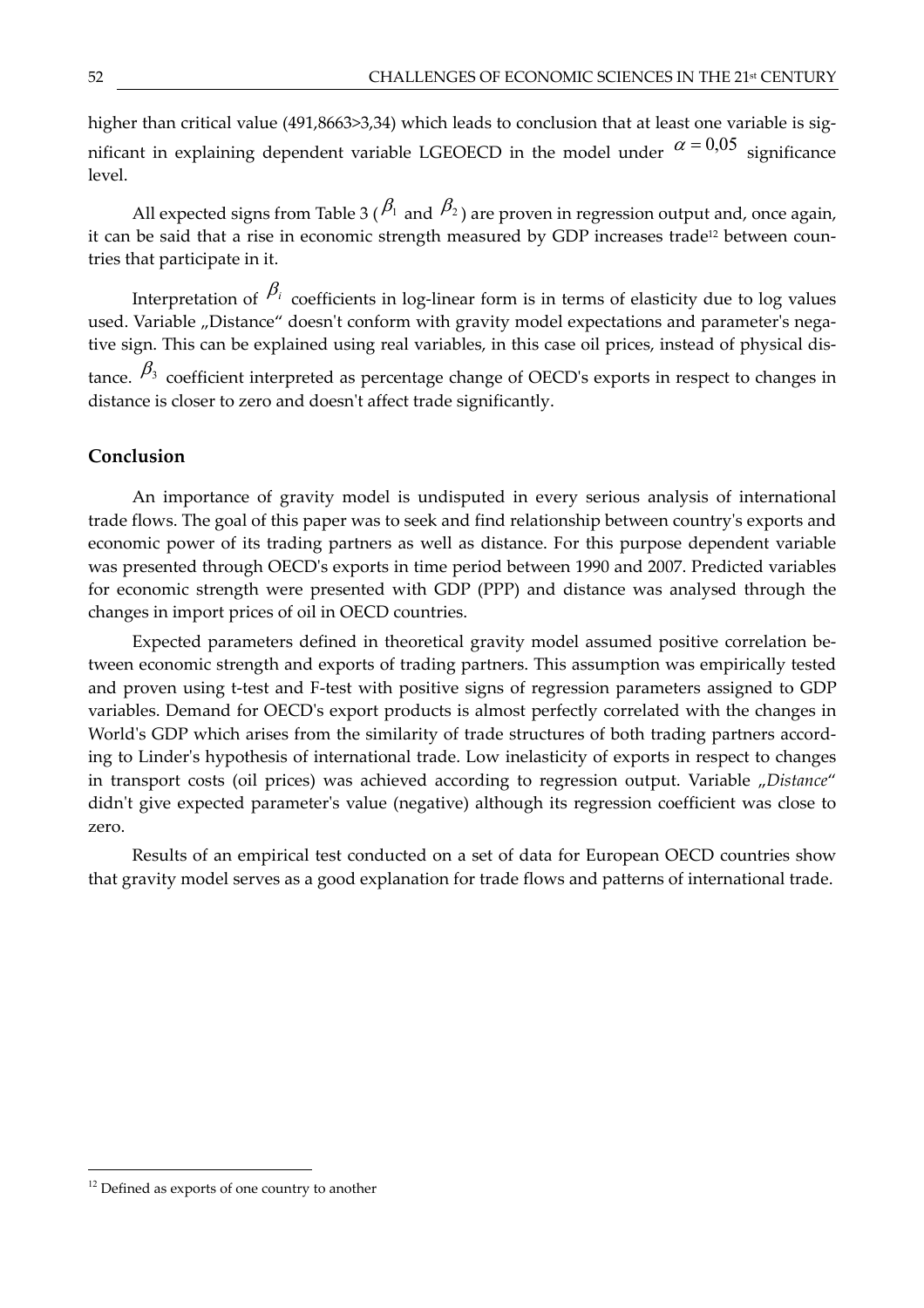# **Appendix**

#### *Table 1. OECD Europe - Total Trade (in billions of \$US), 1990 - 2007*

|             |                         | 1990 | 1991 | 1992  | 1993  | 1994  | 1995 | 1996  | 1997  | 1998  | 1999  | 2000  | 200 <sup>1</sup> | 2002 | 2003             | 2004  | 2005 | 2006  | 2007  |
|-------------|-------------------------|------|------|-------|-------|-------|------|-------|-------|-------|-------|-------|------------------|------|------------------|-------|------|-------|-------|
| <b>OECD</b> | Europe Exports in goods |      |      | 144.9 | 136.3 | 156.2 | 191  | 200.  | 198.6 | 205.5 | 205.8 | 216.0 | / I X -          | 232. | 276.9            | 329.0 | 357  | 404.8 | 468.4 |
|             | Limports in goods       | 142. | 144. | $50-$ | -341  | 52 O  | 184. | 193.3 | 191.8 | 202.2 | 203.8 | 218.  | 11 L J           | 73 A | <sup>770.0</sup> | 324.4 | 357  | 408.0 | 474.5 |

*Source: OECD Stats Database (2008) International Trade MEI [online]. Available at: http://stats.oecd.org/wbos/index.aspx [October, 21, 2008]* 

## *Table 2. OECD Europe – GDP (expenditure approach, in billions of \$US), constant prices, constant PPPs, OECD base year, 1990 - 2007*

|                            | 1990 | 1991    | 1992  | 1993    | 1994    | 1995 | 1996 | 1997 | 1998 | 1999                                       | 2000 | 2001                           | 2002 | 2003      | 2004                              | 2005         | 2006     | 2007     |
|----------------------------|------|---------|-------|---------|---------|------|------|------|------|--------------------------------------------|------|--------------------------------|------|-----------|-----------------------------------|--------------|----------|----------|
| <b>OECD Europe</b> 8.343,1 |      | 8.493.6 | 8.613 | 78.6283 | 8.833,2 |      |      |      |      | 2 9.078,6 9.268,3 9.546,9 9.827,9 10.081,9 |      | 1,9 10.488,9 10.648,9 10.800,4 |      | 10.946,81 | 25491<br>$\overline{\phantom{a}}$ | $.1.505.6-1$ | 11.869,8 | 12.203.9 |

*Source: OECD Stats Database (2008) GDP (expenditure approach) [online]. Available at: http://stats.oecd.org/wbos/index.aspx [October, 21, 2008]* 

*Table 3. GDP World (current US\$, in billions), 1990 - 2007* 

|                                                                                                                                                                                            | 1990 | 1991 | 1992 | 1993 | 1994 | 1995 1996 1997 |  | 1998 | 1999 | 2000 | 2001 | 2002 | 2003 | 2004 | 2005 | 2006 | 2007 |
|--------------------------------------------------------------------------------------------------------------------------------------------------------------------------------------------|------|------|------|------|------|----------------|--|------|------|------|------|------|------|------|------|------|------|
| World GDP (current USS) [21.877,3 22.964,3 24.533,6 24.906,4 26.724,2 29.667,2 30.293,5 30.193,7 29.952,6 31.025,8 31.929,3 31.920,0 32.967,0 37.023,2 41.732,4 45.053,9 48.626,7 54.347,0 |      |      |      |      |      |                |  |      |      |      |      |      |      |      |      |      |      |
| Source: World Bank (2008) World Development Indicators database (World GDP, current US\$) [online].                                                                                        |      |      |      |      |      |                |  |      |      |      |      |      |      |      |      |      |      |
| Available at: http://ddp-ext.worldbank.org/ext/DDPOO/report.do?method=showReport [November, 3, 2008]                                                                                       |      |      |      |      |      |                |  |      |      |      |      |      |      |      |      |      |      |

| Table 5. OECD crude oil import price, CIF, US\$ per barrel, 1990 - 2007 |  |  |  |  |  |
|-------------------------------------------------------------------------|--|--|--|--|--|
|-------------------------------------------------------------------------|--|--|--|--|--|

|                                                                                           | 1990 | 1991 | 1992 | 1993 | 1994 | 1995 | 1996   | 199 | 1998   | 1999 | 2000 | 2001 | 2002 | 2003      | 2004 | 2005 | 2006 | 2007        |
|-------------------------------------------------------------------------------------------|------|------|------|------|------|------|--------|-----|--------|------|------|------|------|-----------|------|------|------|-------------|
| <br><b>OECD</b><br>TIOD<br>$\alpha$<br>e oil import price. CIF. USD per<br>barre<br>crude | ""   | ''   |      | l٥.  |      |      | $\sim$ | ۱۵  | $\sim$ |      | 28.0 |      |      | 70<br>40. |      | 50.6 | ,,,, | ሬ0 1<br>, . |

*Source: OECD Stats Database (2008) OECD crude oil import price, CIF, US\$ per barrel [online]. Available at: http://stats.oecd.org/wbos/index.aspx [October, 21, 2008]*

#### **References**

Anderson, J. E. (1979) *A Theoretical Foundation for the Gravity Equation*, American Economic Review 63, pp. 881-892.

Armington, P. (1969) *A Theory of Demand for Products Distinguished by Place of Production*. IMF Staff Papers 16 (3): pp. 159- 176.

Bergstrand, J. H. (1985) *The Gravity Equation in International Trade: Some Microeconomic Foundations and Empirical Evidence*. Review of Economics and Statistics 67 (3): pp. 474-481.

Brun, J., Carrčre, C., Guillaumont, P. and Melo, J. (2005) *Has Distance Died? Evidence from a Panel Gravity Model*. World Bank Economic Review 19 (1): pp. 99-120.

Bussière, M., Fidrmuc, J. and Schnatz, B. (2008) *EU Enlargement and Trade Integration: Lessons from a Gravity Model*, Review of Development Economics, 12 (3), pp. 562-576

Heckscher, E. (1919) *The Effect of Foreign Trade on the Distribution of Income*, Ekonomisk Tidskrift, pp. 497-512

Helpman, E. (1987) *Imperfect Competition and International Trade: Evidence from Fourteen Industrial Countries*. Journal of Japanese and International Economies 1 (1): pp. 62-81.

Horvat, B. (1968) *An Integrated System of Social Accounts for an Economy of the Yugoslav Type*, Yugoslav Institute of Economic Research [online]. Available at: http://www.roiw.org/1968/19.pdf [October, 22, 2008]